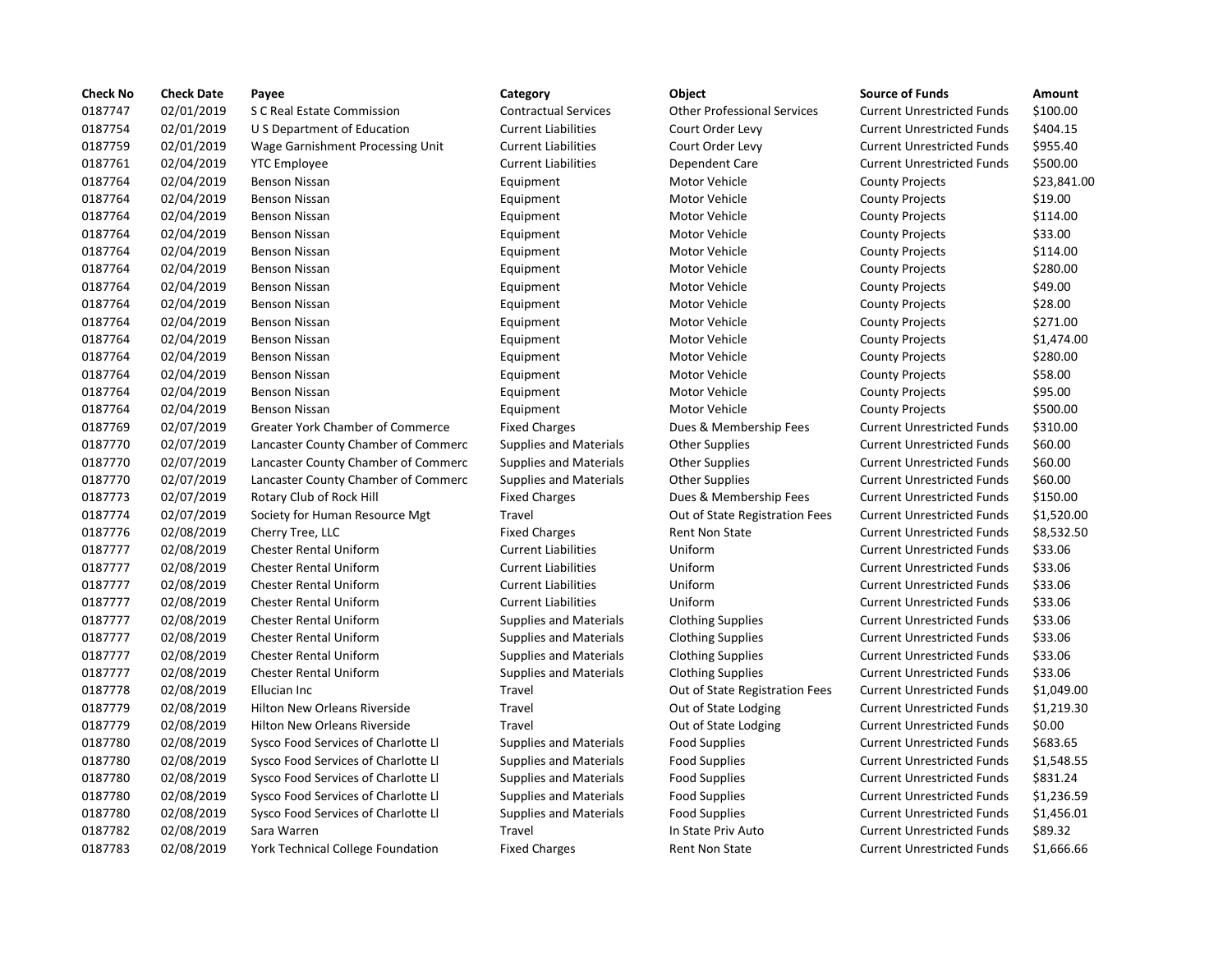| <b>Check No</b> | <b>Check Date</b> | Payee                                    | Category                      | Object                             | <b>Source of Funds</b>            | Amount    |
|-----------------|-------------------|------------------------------------------|-------------------------------|------------------------------------|-----------------------------------|-----------|
| 0187783         | 02/08/2019        | <b>York Technical College Foundation</b> | <b>Fixed Charges</b>          | Rent Non State                     | <b>Current Unrestricted Funds</b> | \$1,607.5 |
| 0187783         | 02/08/2019        | York Technical College Foundation        | <b>Fixed Charges</b>          | Rent Non State                     | <b>Current Unrestricted Funds</b> | \$3,082.3 |
| 0187786         | 02/11/2019        | Beam Construction Company, Inc.          | Permanent Improvements        | Renov of Build & Add               | <b>Unexpended Plant</b>           | \$489,36  |
| 0187787         | 02/11/2019        | <b>Best Rent A Car</b>                   | Travel                        | Travel                             | <b>Current Unrestricted Funds</b> | \$150.33  |
| 0187787         | 02/11/2019        | <b>Best Rent A Car</b>                   | Travel                        | Travel                             | <b>Current Unrestricted Funds</b> | \$52.61   |
| 0187787         | 02/11/2019        | Best Rent A Car                          | Travel                        | Travel                             | <b>Current Unrestricted Funds</b> | \$179.60  |
| 0187787         | 02/11/2019        | Best Rent A Car                          | Travel                        | Travel                             | <b>Current Unrestricted Funds</b> | \$56.48   |
| 0187787         | 02/11/2019        | Best Rent A Car                          | Travel                        | Travel                             | <b>Current Unrestricted Funds</b> | \$53.11   |
| 0187788         | 02/11/2019        | <b>Blanchard Machinery Company</b>       | <b>Contractual Services</b>   | Motor Vehicle Repair               | <b>Current Unrestricted Funds</b> | \$1,253.8 |
| 0187789         | 02/11/2019        | Caretaker Management Service Inc         | <b>Contractual Services</b>   | <b>Other Contractual Services</b>  | <b>Current Unrestricted Funds</b> | \$400.00  |
| 0187789         | 02/11/2019        | Caretaker Management Service Inc         | <b>Contractual Services</b>   | <b>Other Contractual Services</b>  | <b>Current Unrestricted Funds</b> | \$1,050.0 |
| 0187789         | 02/11/2019        | Caretaker Management Service Inc         | <b>Contractual Services</b>   | <b>Other Professional Services</b> | <b>Current Unrestricted Funds</b> | \$450.00  |
| 0187790         | 02/11/2019        | Carolina Couriers, LLC                   | <b>Contractual Services</b>   | <b>Other Contractual Services</b>  | <b>Current Unrestricted Funds</b> | \$595.00  |
| 0187791         | 02/11/2019        | Carolina Golf Cars                       | <b>Contractual Services</b>   | General Repair                     | <b>Current Unrestricted Funds</b> | \$452.88  |
| 0187792         | 02/11/2019        | Chester County Sheriff's Office Att      | <b>Contractual Services</b>   | <b>Other Contractual Services</b>  | <b>Current Unrestricted Funds</b> | \$212.50  |
| 0187792         | 02/11/2019        | Chester County Sheriff's Office Att      | <b>Contractual Services</b>   | <b>Other Contractual Services</b>  | <b>Current Unrestricted Funds</b> | \$200.00  |
| 0187793         | 02/11/2019        | Graybar Electric Co                      | <b>Contractual Services</b>   | General Repair                     | <b>Current Unrestricted Funds</b> | \$74.09   |
| 0187794         | 02/11/2019        | Jacksons Kitchen Inc.                    | <b>Supplies and Materials</b> | <b>Food Supplies</b>               | <b>Current Unrestricted Funds</b> | \$3,225.0 |
| 0187795         | 02/11/2019        | L & W Supply Corporation                 | <b>Supplies and Materials</b> | <b>Other Supplies</b>              | <b>County Projects</b>            | \$235.20  |
| 0187795         | 02/11/2019        | L & W Supply Corporation                 | <b>Supplies and Materials</b> | <b>Other Supplies</b>              | <b>County Projects</b>            | \$1,054.7 |
| 0187795         | 02/11/2019        | L & W Supply Corporation                 | <b>Supplies and Materials</b> | <b>Other Supplies</b>              | <b>County Projects</b>            | \$63.00   |
| 0187795         | 02/11/2019        | L & W Supply Corporation                 | <b>Supplies and Materials</b> | <b>Other Supplies</b>              | <b>County Projects</b>            | \$632.32  |
| 0187795         | 02/11/2019        | L & W Supply Corporation                 | <b>Supplies and Materials</b> | <b>Other Supplies</b>              | <b>County Projects</b>            | \$29.78   |
| 0187795         | 02/11/2019        | L & W Supply Corporation                 | <b>Supplies and Materials</b> | <b>Other Supplies</b>              | <b>County Projects</b>            | \$0.01    |
| 0187796         | 02/11/2019        | RCI of SC Inc.                           | Permanent Improvements        | Reimbursables                      | <b>Unexpended Plant</b>           | \$267.50  |
| 0187796         | 02/11/2019        | RCI of SC Inc.                           | Permanent Improvements        | Reimbursables                      | <b>Unexpended Plant</b>           | \$214.00  |
| 0187796         | 02/11/2019        | RCI of SC Inc.                           | Permanent Improvements        | Fees, Arch, Eng & Other            | Unexpended Plant                  | \$1,150.0 |
| 0187796         | 02/11/2019        | RCI of SC Inc.                           | Permanent Improvements        | Fees, Arch, Eng & Other            | Unexpended Plant                  | \$890.00  |
| 0187797         | 02/11/2019        | <b>York County</b>                       | <b>Contractual Services</b>   | <b>Other Professional Services</b> | <b>Current Unrestricted Funds</b> | \$25.30   |
| 0187798         | 02/11/2019        | <b>Chester Metropolitan District</b>     | <b>Contractual Services</b>   | Utilities                          | <b>Current Unrestricted Funds</b> | \$43.99   |
| 0187799         | 02/11/2019        | <b>Chester Rental Uniform</b>            | <b>Supplies and Materials</b> | <b>Clothing Supplies</b>           | <b>Current Unrestricted Funds</b> | \$33.06   |
| 0187799         | 02/11/2019        | <b>Chester Rental Uniform</b>            | <b>Supplies and Materials</b> | <b>Clothing Supplies</b>           | <b>Current Unrestricted Funds</b> | \$33.06   |
| 0187799         | 02/11/2019        | <b>Chester Rental Uniform</b>            | <b>Supplies and Materials</b> | <b>Clothing Supplies</b>           | <b>Current Unrestricted Funds</b> | \$33.06   |
| 0187799         | 02/11/2019        | <b>Chester Rental Uniform</b>            | <b>Supplies and Materials</b> | <b>Clothing Supplies</b>           | <b>Current Unrestricted Funds</b> | \$33.06   |
| 0187799         | 02/11/2019        | <b>Chester Rental Uniform</b>            | <b>Supplies and Materials</b> | <b>Clothing Supplies</b>           | <b>Current Unrestricted Funds</b> | \$33.06   |
| 0187799         | 02/11/2019        | <b>Chester Rental Uniform</b>            | <b>Current Liabilities</b>    | Uniform                            | <b>Current Unrestricted Funds</b> | \$33.06   |
| 0187799         | 02/11/2019        | <b>Chester Rental Uniform</b>            | <b>Current Liabilities</b>    | Uniform                            | <b>Current Unrestricted Funds</b> | \$33.06   |
| 0187799         | 02/11/2019        | <b>Chester Rental Uniform</b>            | <b>Current Liabilities</b>    | Uniform                            | <b>Current Unrestricted Funds</b> | \$33.06   |
| 0187799         | 02/11/2019        | Chester Rental Uniform                   | <b>Current Liabilities</b>    | Uniform                            | <b>Current Unrestricted Funds</b> | \$33.06   |
| 0187799         | 02/11/2019        | <b>Chester Rental Uniform</b>            | <b>Current Liabilities</b>    | Uniform                            | <b>Current Unrestricted Funds</b> | \$33.06   |
| 0187800         | 02/11/2019        | <b>Chester Rental Uniform</b>            | <b>Current Liabilities</b>    | Uniform                            | <b>Current Unrestricted Funds</b> | \$7.02    |
| 0187800         | 02/11/2019        | <b>Chester Rental Uniform</b>            | <b>Current Liabilities</b>    | Uniform                            | <b>Current Unrestricted Funds</b> | \$7.02    |
| 0187800         | 02/11/2019        | <b>Chester Rental Uniform</b>            | <b>Current Liabilities</b>    | Uniform                            | <b>Current Unrestricted Funds</b> | \$7.02    |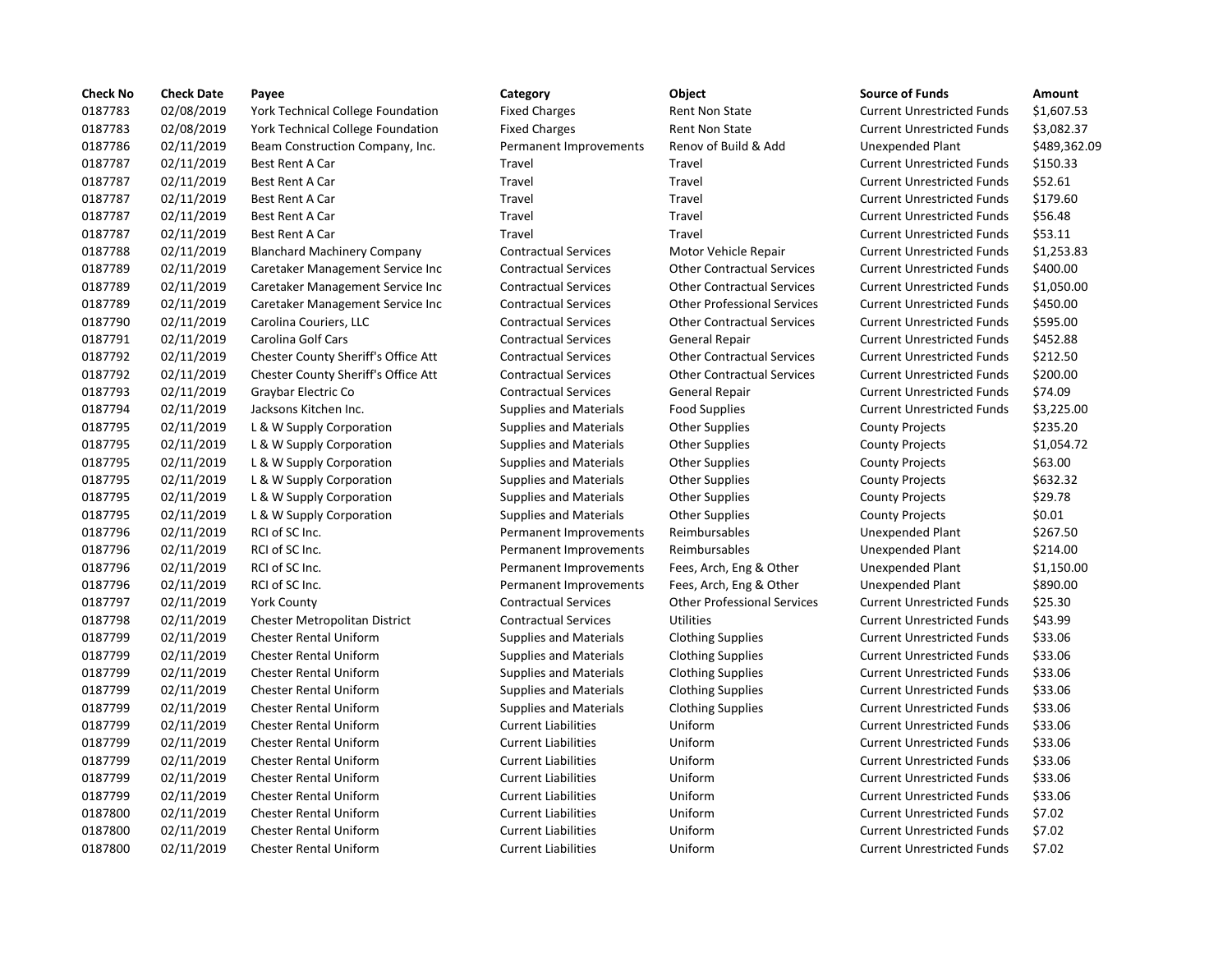| <b>Check No</b> | <b>Check Date</b> | Payee                               | Category                      | Object                             | <b>Source of Funds</b>            | Amount    |
|-----------------|-------------------|-------------------------------------|-------------------------------|------------------------------------|-----------------------------------|-----------|
| 0187800         | 02/11/2019        | Chester Rental Uniform              | <b>Current Liabilities</b>    | Uniform                            | <b>Current Unrestricted Funds</b> | \$7.02    |
| 0187800         | 02/11/2019        | <b>Chester Rental Uniform</b>       | <b>Current Liabilities</b>    | Uniform                            | <b>Current Unrestricted Funds</b> | \$7.02    |
| 0187800         | 02/11/2019        | <b>Chester Rental Uniform</b>       | <b>Supplies and Materials</b> | <b>Clothing Supplies</b>           | <b>Current Unrestricted Funds</b> | \$7.02    |
| 0187800         | 02/11/2019        | <b>Chester Rental Uniform</b>       | <b>Supplies and Materials</b> | <b>Clothing Supplies</b>           | <b>Current Unrestricted Funds</b> | \$7.02    |
| 0187800         | 02/11/2019        | <b>Chester Rental Uniform</b>       | <b>Supplies and Materials</b> | <b>Clothing Supplies</b>           | <b>Current Unrestricted Funds</b> | \$7.02    |
| 0187800         | 02/11/2019        | <b>Chester Rental Uniform</b>       | <b>Supplies and Materials</b> | <b>Clothing Supplies</b>           | <b>Current Unrestricted Funds</b> | \$7.02    |
| 0187800         | 02/11/2019        | <b>Chester Rental Uniform</b>       | <b>Supplies and Materials</b> | <b>Clothing Supplies</b>           | <b>Current Unrestricted Funds</b> | \$7.02    |
| 0187801         | 02/11/2019        | S C Tech Education Assoc            | Travel                        | In State Registration Fee          | <b>Current Unrestricted Funds</b> | \$2,210.0 |
| 0187801         | 02/11/2019        | S C Tech Education Assoc            | Travel                        | In State Registration Fee          | <b>Current Unrestricted Funds</b> | \$85.00   |
| 0187803         | 02/13/2019        | AdvantaClean of York County/South C | <b>Contractual Services</b>   | <b>Other Professional Services</b> | <b>County Projects</b>            | \$2,799.3 |
| 0187804         | 02/13/2019        | Allfire Services, Llc               | <b>Contractual Services</b>   | <b>Other Professional Services</b> | <b>Current Unrestricted Funds</b> | \$1,317.5 |
| 0187804         | 02/13/2019        | Allfire Services, Llc               | <b>Contractual Services</b>   | <b>Other Professional Services</b> | <b>Current Unrestricted Funds</b> | \$418.67  |
| 0187805         | 02/13/2019        | <b>Bridge Interpreting Service</b>  | <b>Contractual Services</b>   | <b>Other Professional Services</b> | <b>Current Unrestricted Funds</b> | \$4,050.0 |
| 0187806         | 02/13/2019        | Canon Solutions America Inc         | <b>Supplies and Materials</b> | Photocopy Supplies                 | <b>Current Unrestricted Funds</b> | \$170.64  |
| 0187806         | 02/13/2019        | <b>Canon Solutions America Inc.</b> | <b>Supplies and Materials</b> | Photocopy Supplies                 | <b>Current Unrestricted Funds</b> | \$17.44   |
| 0187807         | 02/13/2019        | Career Step Llc                     | <b>Contractual Services</b>   | <b>Other Professional Services</b> | <b>Current Unrestricted Funds</b> | \$3,087.1 |
| 0187808         | 02/13/2019        | Carolina Elevator Service Inc       | <b>Contractual Services</b>   | <b>Other Contractual Services</b>  | <b>Current Unrestricted Funds</b> | \$395.00  |
| 0187809         | 02/13/2019        | Dade Paper and Bag Co               | <b>Supplies and Materials</b> | Janitorial Supplies                | <b>Current Unrestricted Funds</b> | \$3,873.3 |
| 0187810         | 02/13/2019        | Daikin Applied Americas, Inc        | <b>Contractual Services</b>   | <b>Other Professional Services</b> | <b>Current Unrestricted Funds</b> | \$2,173.9 |
| 0187811         | 02/13/2019        | Dell Computer Corporation           | Equipment                     | <b>Educational Equipment</b>       | <b>Current Restricted Funds</b>   | \$985.69  |
| 0187812         | 02/13/2019        | Fortune Academy Inc                 | <b>Contractual Services</b>   | <b>Other Professional Services</b> | <b>Current Unrestricted Funds</b> | \$6,206.  |
| 0187813         | 02/13/2019        | Galls, an Aramark Company           | <b>Supplies and Materials</b> | <b>Clothing Supplies</b>           | <b>Current Unrestricted Funds</b> | \$82.03   |
| 0187814         | 02/13/2019        | Gateway Supply Company              | <b>Supplies and Materials</b> | <b>Other Supplies</b>              | <b>Unexpended Plant</b>           | \$2,777.5 |
| 0187814         | 02/13/2019        | Gateway Supply Company              | <b>Supplies and Materials</b> | <b>Other Supplies</b>              | Unexpended Plant                  | \$505.00  |
| 0187814         | 02/13/2019        | Gateway Supply Company              | <b>Supplies and Materials</b> | <b>Other Supplies</b>              | Unexpended Plant                  | \$2,227.5 |
| 0187814         | 02/13/2019        | Gateway Supply Company              | <b>Supplies and Materials</b> | <b>Other Supplies</b>              | <b>Unexpended Plant</b>           | \$68.00   |
| 0187814         | 02/13/2019        | Gateway Supply Company              | <b>Supplies and Materials</b> | <b>Other Supplies</b>              | <b>Unexpended Plant</b>           | $$-0.01$  |
| 0187815         | 02/13/2019        | Graybar Electric Co                 | <b>Contractual Services</b>   | General Repair                     | <b>Current Unrestricted Funds</b> | \$188.08  |
| 0187816         | 02/13/2019        | <b>Interior Plantscapes LLC</b>     | <b>Contractual Services</b>   | <b>Other Professional Services</b> | <b>Current Unrestricted Funds</b> | \$305.00  |
| 0187817         | 02/13/2019        | <b>Interstate Fleet Services</b>    | <b>Contractual Services</b>   | Motor Vehicle Repair               | <b>Current Unrestricted Funds</b> | \$182.73  |
| 0187817         | 02/13/2019        | <b>Interstate Fleet Services</b>    | <b>Contractual Services</b>   | Motor Vehicle Repair               | <b>Current Unrestricted Funds</b> | \$319.79  |
| 0187817         | 02/13/2019        | <b>Interstate Fleet Services</b>    | <b>Contractual Services</b>   | Motor Vehicle Repair               | <b>Current Unrestricted Funds</b> | \$175.92  |
| 0187818         | 02/13/2019        | Johnson Controls Fire Protection LP | <b>Contractual Services</b>   | <b>Other Professional Services</b> | <b>Current Unrestricted Funds</b> | \$100.00  |
| 0187818         | 02/13/2019        | Johnson Controls Fire Protection LP | <b>Contractual Services</b>   | <b>Other Professional Services</b> | <b>Current Unrestricted Funds</b> | \$200.00  |
| 0187818         | 02/13/2019        | Johnson Controls Fire Protection LP | <b>Contractual Services</b>   | <b>Other Professional Services</b> | <b>Current Unrestricted Funds</b> | \$100.00  |
| 0187818         | 02/13/2019        | Johnson Controls Fire Protection LP | <b>Contractual Services</b>   | <b>Other Professional Services</b> | <b>Current Unrestricted Funds</b> | \$100.00  |
| 0187819         | 02/13/2019        | ManagedPrint Inc                    | <b>Contractual Services</b>   | Printing                           | <b>Current Unrestricted Funds</b> | \$690.29  |
| 0187820         | 02/13/2019        | <b>Moseley Architects</b>           | Permanent Improvements        | Fees, Arch, Eng & Other            | Unexpended Plant                  | \$2,500.0 |
| 0187821         | 02/13/2019        | Ontario Investments, Inc.           | <b>Fixed Charges</b>          | Leased To Own Equip                | <b>Current Unrestricted Funds</b> | \$1,730.1 |
| 0187822         | 02/13/2019        | Record Storage Systems              | <b>Contractual Services</b>   | Data Processing Serv               | <b>Current Unrestricted Funds</b> | \$148.94  |
| 0187823         | 02/13/2019        | Snipes                              | <b>Supplies and Materials</b> | Janitorial Supplies                | <b>Current Unrestricted Funds</b> | \$39.48   |
| 0187824         | 02/13/2019        | Southeastern Chapter National Safet | <b>Supplies and Materials</b> | <b>Education Supplies</b>          | <b>Current Unrestricted Funds</b> | \$871.15  |
| 0187825         | 02/13/2019        | Staffmark                           | <b>Contractual Services</b>   | <b>Other Contractual Services</b>  | <b>Current Unrestricted Funds</b> | \$373.75  |

# 0187800 02/11/2019 Chester Rental Uniform Current Liabilities Uniform Current Unrestricted Funds \$7.02

# 0187800 02/11/2019 Chester Rental Uniform Current Liabilities Uniform Current Unrestricted Funds \$7.02 Supplies and Materials Clothing Supplies Current Unrestricted Funds \$7.02 0187800 02/11/2019 Chester Rental Uniform Supplies and Materials Clothing Supplies Current Unrestricted Funds \$7.02 0187800 02/11/2019 Chester Rental Uniform Supplies and Materials Clothing Supplies Current Unrestricted Funds \$7.02 0187800 02/11/2019 Chester Rental Uniform Supplies and Materials Clothing Supplies Current Unrestricted Funds \$7.02 Supplies and Materials Clothing Supplies Current Unrestricted Funds \$7.02 Travel **1201 1201 In State Registration Fee** Current Unrestricted Funds \$2,210.00 Travel **1201 1201 In State Registration Fee** Current Unrestricted Funds \$85.00 n C Contractual Services Cother Professional Services County Projects \$2,799.30 0187804 02/13/2019 Allfire Services, Llc Contractual Services Other Professional Services Current Unrestricted Funds \$1,317.50 0187804 02/13/2019 Allfire Services, Llc Contractual Services Other Professional Services Current Unrestricted Funds \$418.67 0187805 02/13/2019 Bridge Interpreting Service Contractual Services Other Professional Services Current Unrestricted Funds \$4,050.00 0187806 02/13/2019 Canon Solutions America Inc Supplies and Materials Photocopy Supplies Current Unrestricted Funds \$170.64 Supplies and Materials Photocopy Supplies Current Unrestricted Funds \$17.44 0187807 02/13/2019 Career Step Llc Contractual Services Other Professional Services Current Unrestricted Funds \$3,087.18 0187808 02/13/2019 Carolina Elevator Service Inc Contractual Services Other Contractual Services Current Unrestricted Funds \$395.00 Supplies and Materials anitorial Supplies Current Unrestricted Funds \$3,873.30 Contractual Services **Daich Americas** Other Professional Services Current Unrestricted Funds \$2,173.50 Equipment **12018** Educational Equipment Current Restricted Funds \$985.69 0187812 02/13/2019 Fortune Academy Inc Contractual Services Other Professional Services Current Unrestricted Funds \$6,206.50 0187813 02/13/2019 Galls, an Aramark Company Supplies and Materials Clothing Supplies Current Unrestricted Funds \$82.03 Supplies and Materials Cher Supplies **Supplies Company Supplies And Supplies** Unexpended Plant \$2,777.50 Supplies and Materials Other Supplies Company Company Company Company Supplies Company Supplies Unexpended Plant Supplies and Materials Cher Supplies **Supplies Company Supplies** Company Stephended Plant \$2,227.50 Supplies and Materials other Supplies and Materials Other Supplies Unexpended Plant \$68.00 0187815 02/13/2019 Graybar Electric Co Contractual Services General Repair Current Unrestricted Funds \$188.08 0187816 02/13/2019 Interior Plantscapes LLC Contractual Services Other Professional Services Current Unrestricted Funds \$305.00 0187817 02/13/2019 Interstate Fleet Services Contractual Services Motor Vehicle Repair Current Unrestricted Funds \$182.73 0187817 02/13/2019 Interstate Fleet Services Contractual Services Motor Vehicle Repair Current Unrestricted Funds \$319.79 0187817 02/13/2019 Interstate Fleet Services Contractual Services Motor Vehicle Repair Current Unrestricted Funds \$175.92 0187818 02/13/2019 Johnson Controls Fire Protection LP Contractual Services Other Professional Services Current Unrestricted Funds \$100.00 0187818 02/13/2019 Johnson Controls Fire Protection LP Contractual Services Other Professional Services Current Unrestricted Funds \$200.00 0187818 02/13/2019 Johnson Controls Fire Protection LP Contractual Services Other Professional Services Current Unrestricted Funds \$100.00 0187818 02/13/2019 Johnson Controls Fire Protection LP Contractual Services Other Professional Services Current Unrestricted Funds \$100.00 Contractual Services **1.2019 Managed Printing Current Unrestricted Funds** 5690.29 Permanent Improvements Fees, Arch, Eng & Other Unexpended Plant \$2,500.00 Fixed Charges **Leased To Own Equip Current Unrestricted Funds** \$1,730.13 0187822 02/13/2019 Record Storage Systems Contractual Services Data Processing Serv Current Unrestricted Funds \$148.94 0187823 02/13/2019 Snipes Supplies and Materials Janitorial Supplies Current Unrestricted Funds \$39.48 01821.15 12/13/2019 supplies and Materials and Education Supplies Current Unrestricted Funds \$871.15 0187825 02/13/2019 Staffmark Contractual Services Other Contractual Services Current Unrestricted Funds \$373.75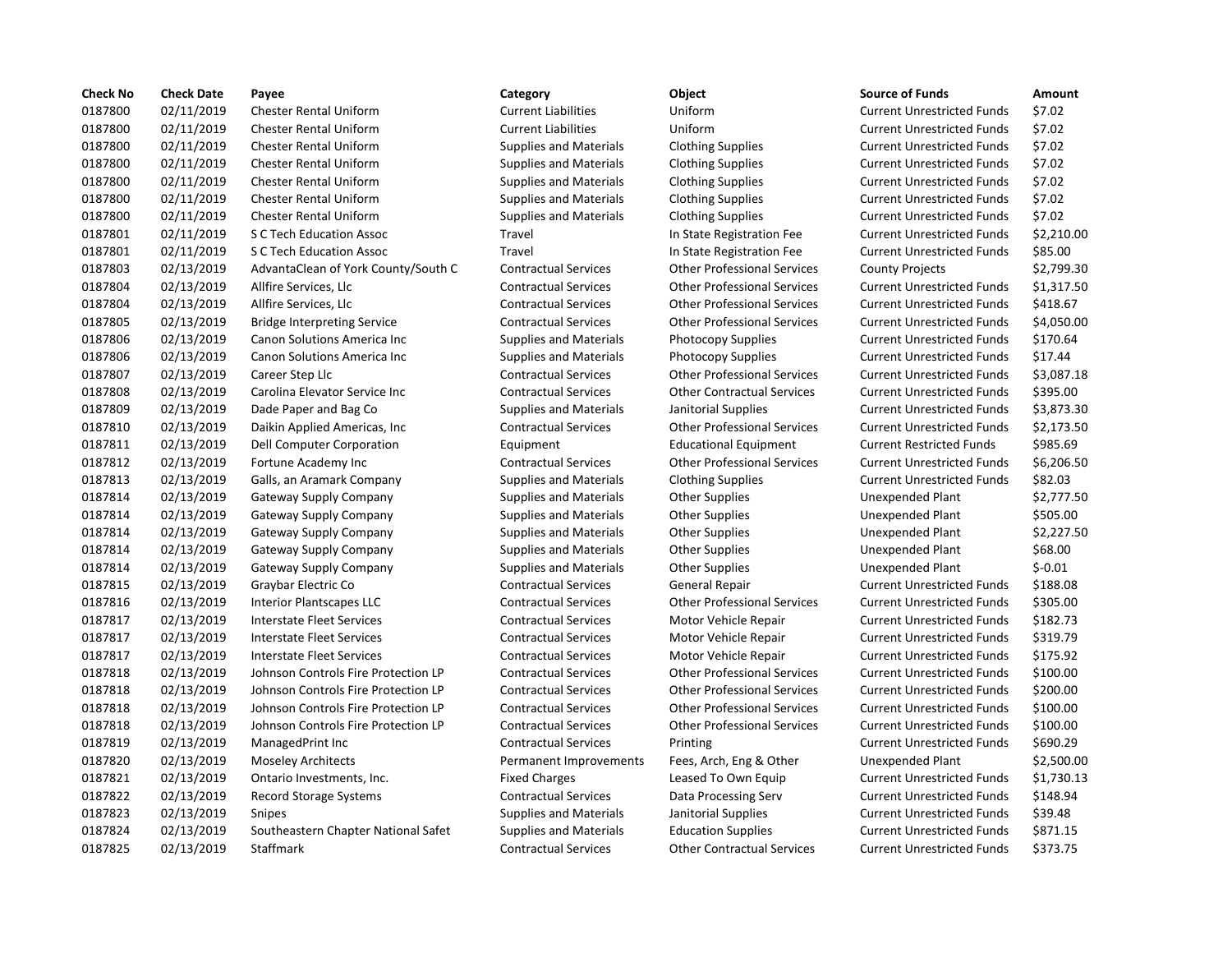| <b>Check No</b> | <b>Check Date</b> | Payee                               | Category                      | Object                               | <b>Source of Funds</b>            | Amount    |
|-----------------|-------------------|-------------------------------------|-------------------------------|--------------------------------------|-----------------------------------|-----------|
| 0187826         | 02/13/2019        | <b>Unifirst Corporation</b>         | <b>Contractual Services</b>   | <b>Other Professional Services</b>   | <b>Current Unrestricted Funds</b> | \$112.84  |
| 0187827         | 02/13/2019        | <b>West Group</b>                   | Equipment                     | Library Books, Maps & Film           | <b>Current Unrestricted Funds</b> | \$683.27  |
| 0187828         | 02/13/2019        | Authorized Commercial Equipment Ser | <b>Contractual Services</b>   | General Repair                       | <b>Current Unrestricted Funds</b> | \$867.26  |
| 0187834         | 02/15/2019        | <b>Hilton New Orleans Riverside</b> | Travel                        | Out of State Lodging                 | <b>Current Unrestricted Funds</b> | \$0.00    |
| 0187834         | 02/15/2019        | <b>Hilton New Orleans Riverside</b> | Travel                        | Out of State Lodging                 | <b>Current Unrestricted Funds</b> | \$1,219.3 |
| 0187835         | 02/15/2019        | <b>Riverview Medical Clinic</b>     | <b>Contractual Services</b>   | <b>Other Professional Services</b>   | <b>Current Unrestricted Funds</b> | \$40.00   |
| 0187835         | 02/15/2019        | <b>Riverview Medical Clinic</b>     | <b>Contractual Services</b>   | <b>Other Professional Services</b>   | <b>Current Unrestricted Funds</b> | \$40.00   |
| 0187837         | 02/18/2019        | <b>Business Card</b>                | Travel                        | Out of State Other Trans             | <b>Current Unrestricted Funds</b> | \$74.00   |
| 0187837         | 02/18/2019        | <b>Business Card</b>                | <b>Supplies and Materials</b> | <b>Major Supplies</b>                | <b>Current Unrestricted Funds</b> | \$2,000.0 |
| 0187837         | 02/18/2019        | <b>Business Card</b>                | Travel                        | Out of State Other Trans             | <b>Current Unrestricted Funds</b> | \$8.61    |
| 0187837         | 02/18/2019        | <b>Business Card</b>                | <b>Supplies and Materials</b> | <b>Education Supplies</b>            | <b>Current Unrestricted Funds</b> | \$233.18  |
| 0187837         | 02/18/2019        | <b>Business Card</b>                | <b>Supplies and Materials</b> | <b>Education Supplies</b>            | <b>Current Unrestricted Funds</b> | \$27.82   |
| 0187837         | 02/18/2019        | <b>Business Card</b>                | Travel                        | Out of State Air Trans               | <b>Current Unrestricted Funds</b> | \$50.00   |
| 0187837         | 02/18/2019        | <b>Business Card</b>                | Travel                        | Out of State Lodging                 | <b>Current Unrestricted Funds</b> | \$514.14  |
| 0187837         | 02/18/2019        | <b>Business Card</b>                | <b>Contractual Services</b>   | <b>Education &amp; Training Serv</b> | <b>Current Unrestricted Funds</b> | \$165.00  |
| 0187838         | 02/18/2019        | <b>Business Card</b>                | Travel                        | Out of State Lodging                 | <b>Current Unrestricted Funds</b> | \$45.00   |
| 0187838         | 02/18/2019        | <b>Business Card</b>                | Travel                        | Out of State Other Trans             | <b>Current Unrestricted Funds</b> | \$34.48   |
| 0187838         | 02/18/2019        | <b>Business Card</b>                | <b>Contractual Services</b>   | <b>Other Contractual Services</b>    | <b>Current Unrestricted Funds</b> | \$532.71  |
| 0187839         | 02/18/2019        | <b>Business Card</b>                | <b>Contractual Services</b>   | <b>Other Contractual Services</b>    | <b>Current Unrestricted Funds</b> | \$496.16  |
| 0187839         | 02/18/2019        | <b>Business Card</b>                | <b>Supplies and Materials</b> | <b>Education Supplies</b>            | <b>Current Unrestricted Funds</b> | \$83.95   |
| 0187839         | 02/18/2019        | <b>Business Card</b>                | Travel                        | Out of State Lodging                 | <b>Current Unrestricted Funds</b> | \$514.14  |
| 0187840         | 02/18/2019        | <b>Business Card</b>                | Travel                        | In State Lodging                     | <b>Current Unrestricted Funds</b> | \$241.92  |
| 0187840         | 02/18/2019        | <b>Business Card</b>                | Travel                        | In State Lodging                     | <b>Current Unrestricted Funds</b> | \$241.92  |
| 0187840         | 02/18/2019        | <b>Business Card</b>                | Travel                        | Out of State Lodging                 | <b>Current Unrestricted Funds</b> | \$865.80  |
| 0187840         | 02/18/2019        | <b>Business Card</b>                | Travel                        | In State Lodging                     | <b>Current Restricted Funds</b>   | \$189.28  |
| 0187840         | 02/18/2019        | <b>Business Card</b>                | Travel                        | In State Lodging                     | <b>Current Restricted Funds</b>   | \$189.28  |
| 0187840         | 02/18/2019        | <b>Business Card</b>                | Travel                        | Out of State Lodging                 | <b>Current Unrestricted Funds</b> | \$0.13    |
| 0187840         | 02/18/2019        | <b>Business Card</b>                | Travel                        | In State Lodging                     | <b>Current Unrestricted Funds</b> | \$137.85  |
| 0187840         | 02/18/2019        | <b>Business Card</b>                | Travel                        | In State Lodging                     | <b>Current Unrestricted Funds</b> | \$275.70  |
| 0187841         | 02/18/2019        | <b>Business Card</b>                | Travel                        | In State Lodging                     | <b>Current Unrestricted Funds</b> | \$133.43  |
| 0187841         | 02/18/2019        | <b>Business Card</b>                | Travel                        | In State Lodging                     | <b>Current Unrestricted Funds</b> | \$133.43  |
| 0187841         | 02/18/2019        | <b>Business Card</b>                | Travel                        | Out of State Lodging                 | <b>Current Unrestricted Funds</b> | \$570.38  |
| 0187841         | 02/18/2019        | <b>Business Card</b>                | Travel                        | In State Lodging                     | <b>Current Unrestricted Funds</b> | \$241.92  |
| 0187841         | 02/18/2019        | <b>Business Card</b>                | Travel                        | In State Lodging                     | <b>Current Unrestricted Funds</b> | \$636.00  |
| 0187841         | 02/18/2019        | <b>Business Card</b>                | Travel                        | In State Lodging                     | <b>Current Unrestricted Funds</b> | \$241.92  |
| 0187841         | 02/18/2019        | <b>Business Card</b>                | Travel                        | In State Lodging                     | <b>Current Unrestricted Funds</b> | \$241.92  |
| 0187841         | 02/18/2019        | <b>Business Card</b>                | Travel                        | Out of State Lodging                 | <b>Current Unrestricted Funds</b> | \$1,047.6 |
| 0187841         | 02/18/2019        | <b>Business Card</b>                | Travel                        | Out of State Lodging                 | <b>Current Unrestricted Funds</b> | \$698.42  |
| 0187841         | 02/18/2019        | <b>Business Card</b>                | Travel                        | Out of State Lodging                 | <b>Current Unrestricted Funds</b> | \$642.33  |
| 0187841         | 02/18/2019        | <b>Business Card</b>                | Travel                        | Out of State Lodging                 | <b>Current Unrestricted Funds</b> | \$730.76  |
| 0187841         | 02/18/2019        | <b>Business Card</b>                | Travel                        | Out of State Lodging                 | <b>Current Unrestricted Funds</b> | \$730.78  |
| 0187841         | 02/18/2019        | <b>Business Card</b>                | Travel                        | Out of State Lodging                 | <b>Current Unrestricted Funds</b> | \$110.97  |
| 0187842         | 02/19/2019        | Bank of America                     | <b>Current Liabilities</b>    | A/P Bank of America                  | <b>Current Unrestricted Funds</b> | \$165,83  |

0187842 02/19/2019 Bank of America Current Liabilities A/P Bank of America Current Unrestricted Funds \$165,836.77

# 0187826 02/13/2019 Unifirst Corporation Contractual Services Other Professional Services Current Unrestricted Funds \$112.84 Equipment Library Books, Maps & Film Current Unrestricted Funds \$683.27 ipment Ser Contractual Services General Repair Current Unrestricted Funds \$867.26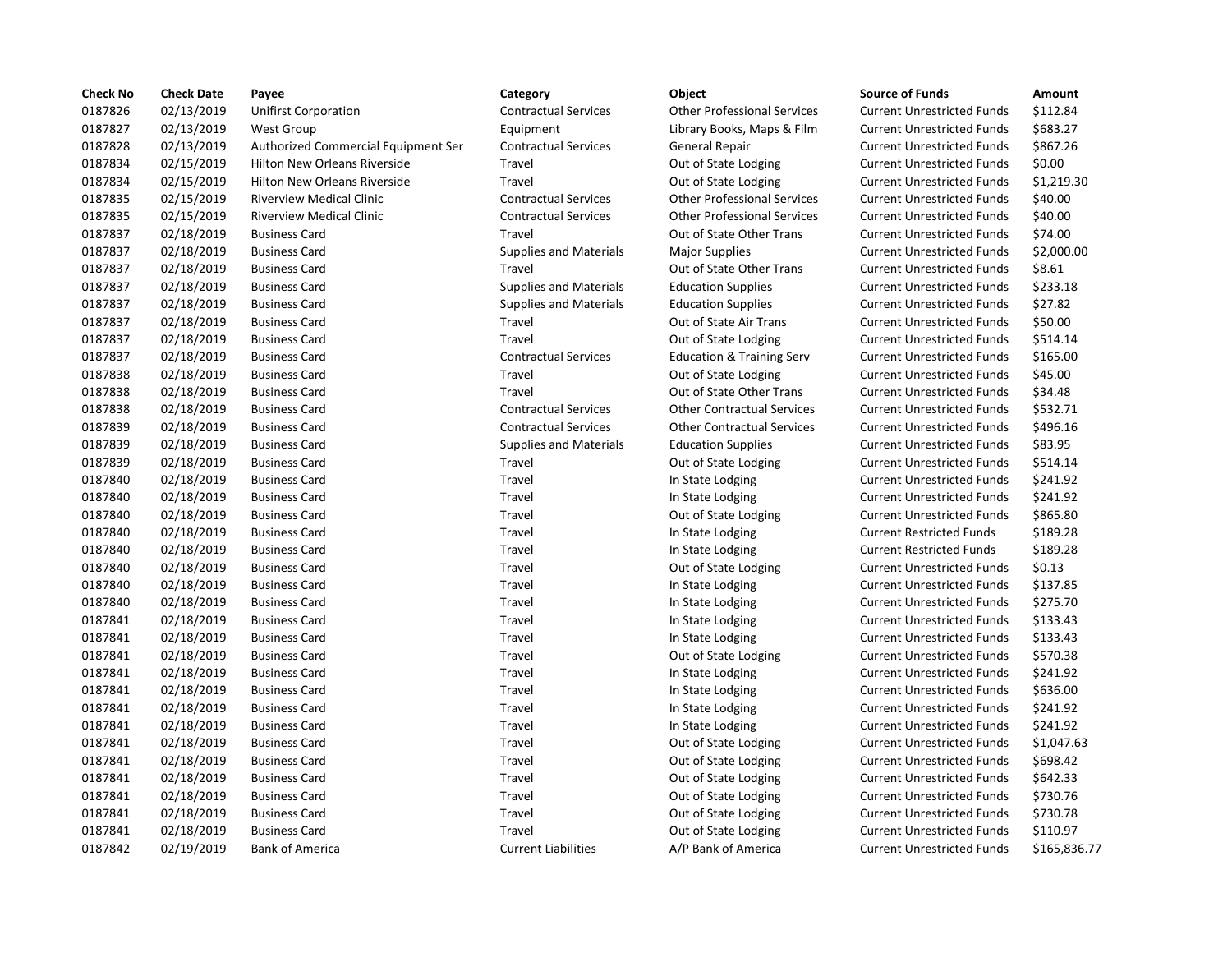| <b>Check No</b> | <b>Check Date</b> | Payee                               | Category                      | Object                             | <b>Source of Funds</b>            | Amount    |
|-----------------|-------------------|-------------------------------------|-------------------------------|------------------------------------|-----------------------------------|-----------|
| 0187843         | 02/19/2019        | <b>Business Card</b>                | <b>Supplies and Materials</b> | Postage                            | <b>Current Unrestricted Funds</b> | \$3.95    |
| 0187843         | 02/19/2019        | <b>Business Card</b>                | <b>Contractual Services</b>   | <b>Other Contractual Services</b>  | <b>Current Unrestricted Funds</b> | \$963.42  |
| 0187843         | 02/19/2019        | <b>Business Card</b>                | Travel                        | Out of State Registration Fees     | <b>Current Unrestricted Funds</b> | \$478.53  |
| 0187843         | 02/19/2019        | <b>Business Card</b>                | <b>Supplies and Materials</b> | <b>Other Supplies</b>              | <b>Current Unrestricted Funds</b> | \$17.00   |
| 0187843         | 02/19/2019        | <b>Business Card</b>                | Travel                        | Out of State Other Trans           | <b>Current Unrestricted Funds</b> | \$72.00   |
| 0187843         | 02/19/2019        | <b>Business Card</b>                | Travel                        | In State Lodging                   | <b>Current Unrestricted Funds</b> | \$242.24  |
| 0187843         | 02/19/2019        | <b>Business Card</b>                | Travel                        | Out of State Lodging               | <b>Current Unrestricted Funds</b> | \$662.19  |
| 0187843         | 02/19/2019        | <b>Business Card</b>                | <b>Supplies and Materials</b> | <b>Other Supplies</b>              | <b>Current Unrestricted Funds</b> | \$69.10   |
| 0187843         | 02/19/2019        | <b>Business Card</b>                | Travel                        | Out of State Air Trans             | <b>Current Unrestricted Funds</b> | \$60.00   |
| 0187843         | 02/19/2019        | <b>Business Card</b>                | <b>Supplies and Materials</b> | <b>Other Supplies</b>              | <b>Current Unrestricted Funds</b> | \$1,201.9 |
| 0187844         | 02/19/2019        | <b>Business Card</b>                | Travel                        | In State Registration Fee          | <b>Current Unrestricted Funds</b> | \$239.00  |
| 0187844         | 02/19/2019        | <b>Business Card</b>                | Travel                        | In State Lodging                   | <b>Current Unrestricted Funds</b> | \$174.83  |
| 0187844         | 02/19/2019        | <b>Business Card</b>                | Travel                        | Out of State Registration Fees     | <b>Current Unrestricted Funds</b> | \$465.00  |
| 0187844         | 02/19/2019        | <b>Business Card</b>                | Travel                        | Out of State Air Trans             | <b>Current Unrestricted Funds</b> | \$292.10  |
| 0187861         | 02/21/2019        | <b>Business Card</b>                | Travel                        | Out of State Lodging               | <b>Current Unrestricted Funds</b> | \$208.21  |
| 0187861         | 02/21/2019        | <b>Business Card</b>                | Travel                        | Out of State Lodging               | <b>Current Unrestricted Funds</b> | \$987.21  |
| 0187861         | 02/21/2019        | <b>Business Card</b>                | Travel                        | In State Lodging                   | <b>Current Unrestricted Funds</b> | $$-0.01$  |
| 0187861         | 02/21/2019        | <b>Business Card</b>                | Travel                        | In State Lodging                   | <b>Current Unrestricted Funds</b> | $$-0.01$  |
| 0187863         | 02/21/2019        | Sheraton New Orleans Hotel          | Travel                        | Out of State Lodging               | <b>Current Unrestricted Funds</b> | \$1,205.4 |
| 0187863         | 02/21/2019        | <b>Sheraton New Orleans Hotel</b>   | <b>Travel</b>                 | Out of State Lodging               | <b>Current Unrestricted Funds</b> | \$904.10  |
| 0187864         | 02/21/2019        | Standard Insurance Co               | <b>Benefits</b>               | Social Security                    | <b>Current Unrestricted Funds</b> | \$290.54  |
| 0187865         | 02/21/2019        | U.S. Postal Service                 | <b>Supplies and Materials</b> | Postage                            | <b>Current Unrestricted Funds</b> | \$235.00  |
| 0187866         | 02/21/2019        | Chester Metropolitan District       | <b>Contractual Services</b>   | <b>Utilities</b>                   | <b>Current Unrestricted Funds</b> | \$540.34  |
| 0187867         | 02/25/2019        | Adams Outdoor Advertising of Nc     | <b>Contractual Services</b>   | Advertising                        | <b>Current Unrestricted Funds</b> | \$1,941.9 |
| 0187868         | 02/25/2019        | <b>CDWG</b>                         | <b>Contractual Services</b>   | <b>Other Contractual Services</b>  | <b>Current Unrestricted Funds</b> | \$8,680.0 |
| 0187869         | 02/25/2019        | Cengage Learning Inc                | <b>Contractual Services</b>   | <b>Other Professional Services</b> | <b>Current Unrestricted Funds</b> | \$388.00  |
| 0187870         | 02/25/2019        | Chester County Sheriff's Office Att | <b>Contractual Services</b>   | <b>Other Contractual Services</b>  | <b>Current Unrestricted Funds</b> | \$212.50  |
| 0187871         | 02/25/2019        | Clean Air America                   | <b>Contractual Services</b>   | <b>General Repair</b>              | <b>Current Unrestricted Funds</b> | \$2,000.0 |
| 0187871         | 02/25/2019        | Clean Air America                   | <b>Contractual Services</b>   | <b>General Repair</b>              | <b>Current Unrestricted Funds</b> | \$700.00  |
| 0187872         | 02/25/2019        | Dell Computer Corporation           | Equipment                     | <b>Educational Equipment</b>       | <b>Current Restricted Funds</b>   | \$10,842  |
| 0187872         | 02/25/2019        | Dell Computer Corporation           | Equipment                     | <b>Educational Equipment</b>       | <b>Current Restricted Funds</b>   | \$281.98  |
| 0187872         | 02/25/2019        | Dell Computer Corporation           | Equipment                     | <b>Educational Equipment</b>       | <b>Current Restricted Funds</b>   | \$0.02    |
| 0187873         | 02/25/2019        | Fastenal                            | <b>Contractual Services</b>   | <b>Other Contractual Services</b>  | <b>Current Unrestricted Funds</b> | \$32.44   |
| 0187874         | 02/25/2019        | <b>GOBL Library Solutions</b>       | Equipment                     | Library Books, Maps & Film         | <b>Current Unrestricted Funds</b> | \$52.56   |
| 0187875         | 02/25/2019        | Richard H. Heckard CPA              | <b>Contractual Services</b>   | <b>Other Professional Services</b> | <b>Current Unrestricted Funds</b> | \$580.00  |
| 0187876         | 02/25/2019        | Kimley-Horn and Associates, Inc.    | Permanent Improvements        | Fees, Arch, Eng & Other            | <b>Unexpended Plant</b>           | \$1,459.4 |
| 0187877         | 02/25/2019        | Lawmen's Distribution, LLC          | <b>Supplies and Materials</b> | <b>Other Supplies</b>              | <b>Current Unrestricted Funds</b> | \$175.34  |
| 0187878         | 02/25/2019        | Lowes Home Centers                  | <b>Contractual Services</b>   | General Repair                     | <b>Current Unrestricted Funds</b> | \$386.62  |
| 0187878         | 02/25/2019        | Lowes Home Centers                  | <b>Contractual Services</b>   | General Repair                     | <b>Current Unrestricted Funds</b> | \$30.45   |
| 0187878         | 02/25/2019        | Lowes Home Centers                  | <b>Contractual Services</b>   | <b>General Repair</b>              | <b>Current Unrestricted Funds</b> | $$-10.17$ |
| 0187878         | 02/25/2019        | Lowes Home Centers                  | <b>Contractual Services</b>   | <b>General Repair</b>              | <b>Current Unrestricted Funds</b> | \$118.79  |
| 0187878         | 02/25/2019        | <b>Lowes Home Centers</b>           | <b>Contractual Services</b>   | <b>General Repair</b>              | <b>Current Unrestricted Funds</b> | \$85.74   |
| 0187879         | 02/25/2019        | ManagedPrint Inc                    | Equipment                     | <b>Educational Equipment</b>       | <b>Current Restricted Funds</b>   | \$367.08  |

# 0187843 02/19/2019 Business Card Supplies and Materials Postage Current Unrestricted Funds \$3.95 0187843 02/19/2019 Business Card Contractual Services Other Contractual Services Current Unrestricted Funds \$963.42 0187843 02/19/2019 Business Card Travel Out of State Registration Fees Current Unrestricted Funds \$478.53 Supplies and Materials Other Supplies Current Unrestricted Funds \$17.00 0187843 02/19/2019 Business Card Travel Out of State Other Trans Current Unrestricted Funds \$72.00 0187843 02/19/2019 Business Card Travel In State Lodging Current Unrestricted Funds \$242.24 Travel **1878** Out of State Lodging Current Unrestricted Funds \$662.19 Supplies and Materials and Materials Current Unrestricted Funds 569.10 0187843 02/19/2019 Business Card Travel Out of State Air Trans Current Unrestricted Funds \$60.00 Supplies and Materials **61.201.91** Other Supplies **Current Unrestricted Funds** 51,201.91 0187844 02/19/2019 Business Card Travel In State Registration Fee Current Unrestricted Funds \$239.00 Travel **12028 In State Lodging Current Unrestricted Funds** \$174.83 Travel **2018 Business Card Travel Business Current Unrestricted Funds** 5465.00 Travel **1878 Out of State Air Trans** Current Unrestricted Funds \$292.10 Travel **2018** Out of State Lodging Current Unrestricted Funds \$208.21 Travel **2018** Out of State Lodging Current Unrestricted Funds \$987.21 Travel **In State Lodging Current Unrestricted Funds** \$-0.01 Travel **In State Lodging Current Unrestricted Funds** \$-0.01 der 1788681 1205.47 Current Unrestricted Funds 11,205.47 d 1 3904.10 Travel Sheraton Current Unrestricted Funds 1904.10 **Denefits** 6290.54 **Denetity** Social Security Current Unrestricted Funds \$290.54 Supplies and Materials Postage Current Unrestricted Funds \$235.00 0187866 02/21/2019 Chester Metropolitan District Contractual Services Utilities Current Unrestricted Funds \$540.34 of Nc Contractual Services Advertising Current Unrestricted Funds \$1,941.55 0187868 02/25/2019 CDWG Contractual Services Other Contractual Services Current Unrestricted Funds \$8,680.00 0187869 02/25/2019 Cengage Learning Inc Contractual Services Other Professional Services Current Unrestricted Funds \$388.00 ice Att Contractual Services Contractual Services Current Unrestricted Funds in S212.50 0187871 02/25/2019 Clean Air America Contractual Services General Repair Current Unrestricted Funds \$2,000.00 0187871 02/25/2019 Clean Air America Contractual Services General Repair Current Unrestricted Funds \$700.00 Equipment Educational Equipment Current Restricted Funds \$10,842.59 0187872 02/25/2019 Dell Computer Corporation Equipment Educational Equipment Current Restricted Funds \$281.98 Equipment **Educational Equipment** Current Restricted Funds \$0.02 0187873 02/25/2019 Fastenal Contractual Services Other Contractual Services Current Unrestricted Funds \$32.44 0187874 02/25/2019 GOBL Library Solutions Equipment Library Books, Maps & Film Current Unrestricted Funds \$52.56 Contractual Services **Other Professional Services** Current Unrestricted Funds \$580.00 0187876 02/25/2019 Kimley-Horn and Associates, Inc. Permanent Improvements Fees, Arch, Eng & Other Unexpended Plant \$1,459.44 Supplies and Materials Cher Supplies Current Unrestricted Funds \$175.34 Contractual Services **6** General Repair **Current Unrestricted Funds** \$386.62 0187878 02/25/2019 Lowes Home Centers Contractual Services General Repair Current Unrestricted Funds \$30.45 0187878 02/25/2019 Lowes Home Centers Contractual Services General Repair Current Unrestricted Funds \$-10.17 0187878 02/25/2019 Lowes Home Centers Contractual Services General Repair Current Unrestricted Funds \$118.79 Contractual Services **628-8 General Repair** Current Unrestricted Funds \$85.74 Equipment Educational Equipment Current Restricted Funds \$367.08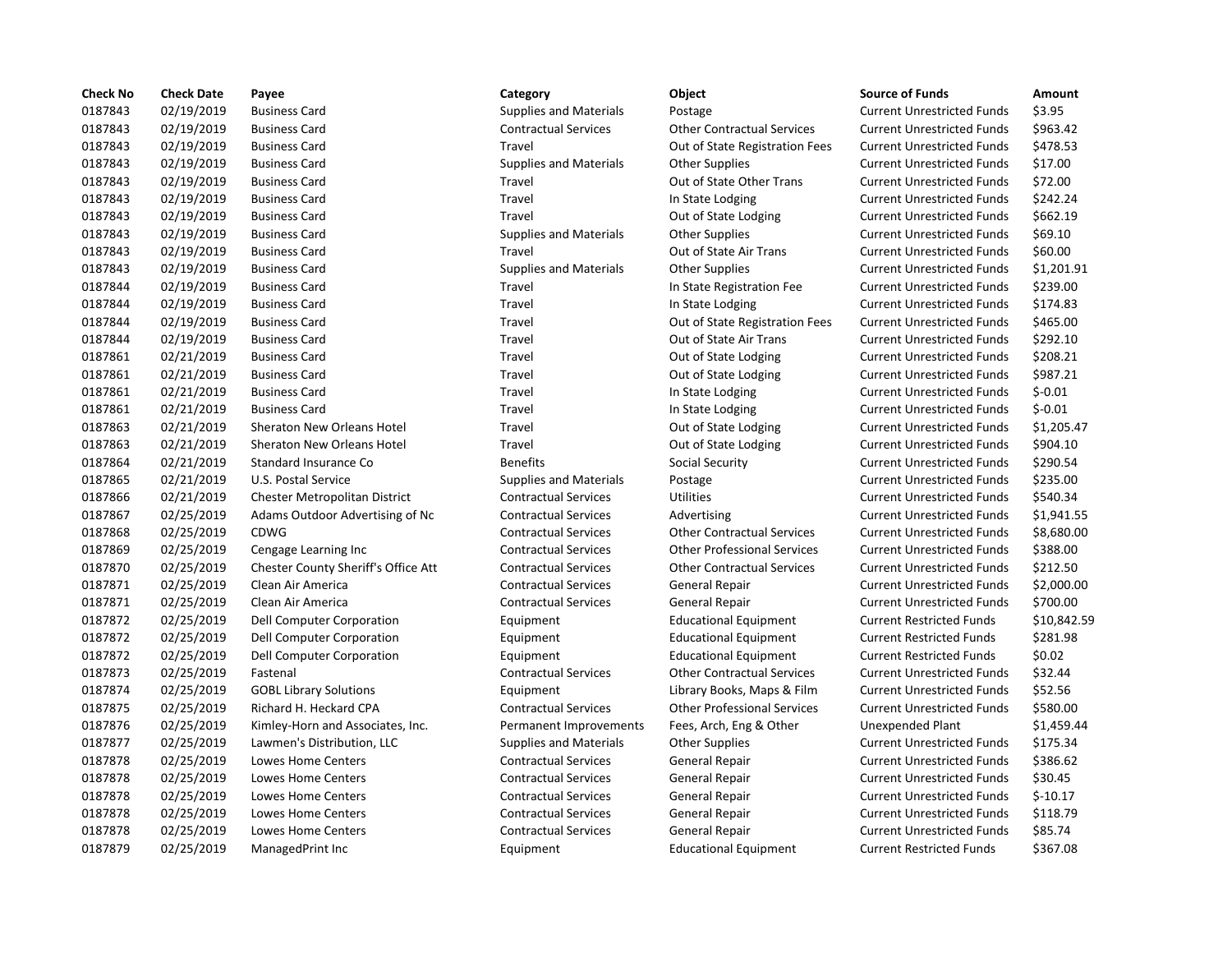| 0187880<br>0187880 | 02/25/2019 | McWaters Inc                        | <b>Supplies and Materials</b> | <b>Other Supplies</b>                | <b>Current Unrestricted Funds</b> |           |
|--------------------|------------|-------------------------------------|-------------------------------|--------------------------------------|-----------------------------------|-----------|
|                    |            |                                     |                               |                                      |                                   | \$20,387  |
|                    | 02/25/2019 | <b>McWaters Inc</b>                 | <b>Supplies and Materials</b> | <b>Other Supplies</b>                | <b>Current Unrestricted Funds</b> | \$125.00  |
| 0187881            | 02/25/2019 | Mid-Carolina Ahec, Inc.             | <b>Contractual Services</b>   | <b>Other Professional Services</b>   | <b>Current Unrestricted Funds</b> | \$50.00   |
| 0187881            | 02/25/2019 | Mid-Carolina Ahec, Inc.             | <b>Contractual Services</b>   | <b>Other Professional Services</b>   | <b>Current Unrestricted Funds</b> | \$105.00  |
| 0187882            | 02/25/2019 | Panera LLC                          | <b>Supplies and Materials</b> | <b>Food Supplies</b>                 | <b>Current Unrestricted Funds</b> | \$470.30  |
| 0187882            | 02/25/2019 | Panera LLC                          | <b>Supplies and Materials</b> | <b>Food Supplies</b>                 | <b>Current Unrestricted Funds</b> | \$177.83  |
| 0187882            | 02/25/2019 | Panera LLC                          | <b>Contractual Services</b>   | <b>Education &amp; Training Serv</b> | <b>Current Unrestricted Funds</b> | \$104.14  |
| 0187882            | 02/25/2019 | Panera LLC                          | <b>Contractual Services</b>   | <b>Education &amp; Training Serv</b> | <b>Current Unrestricted Funds</b> | \$104.14  |
| 0187882            | 02/25/2019 | Panera LLC                          | <b>Contractual Services</b>   | <b>Education &amp; Training Serv</b> | <b>Current Unrestricted Funds</b> | \$106.00  |
| 0187883            | 02/25/2019 | Seamon Whiteside & Associates, Inc. | Permanent Improvements        | Fees, Arch, Eng & Other              | <b>County Projects</b>            | \$1,190.0 |
| 0187884            | 02/25/2019 | <b>SKC Communications</b>           | Equipment                     | <b>Educational Equipment</b>         | <b>Current Restricted Funds</b>   | \$1,140.7 |
| 0187884            | 02/25/2019 | <b>SKC Communications</b>           | Equipment                     | <b>Educational Equipment</b>         | <b>Current Restricted Funds</b>   | \$193.44  |
| 0187884            | 02/25/2019 | <b>SKC Communications</b>           | Equipment                     | <b>Educational Equipment</b>         | <b>Current Restricted Funds</b>   | \$120.00  |
| 0187884            | 02/25/2019 | <b>SKC Communications</b>           | Equipment                     | <b>Educational Equipment</b>         | <b>Current Restricted Funds</b>   | \$99.59   |
| 0187884            | 02/25/2019 | <b>SKC Communications</b>           | Equipment                     | <b>Educational Equipment</b>         | <b>Current Restricted Funds</b>   | \$615.42  |
| 0187885            | 02/25/2019 | Spectrum Reach                      | <b>Contractual Services</b>   | Advertising                          | <b>Current Unrestricted Funds</b> | \$2,000.0 |
| 0187886            | 02/25/2019 | Watson Tate Savory Architects Inc   | Permanent Improvements        | Reimbursables                        | <b>Unexpended Plant</b>           | \$208.45  |
| 0187886            | 02/25/2019 | Watson Tate Savory Architects Inc   | Permanent Improvements        | Fees, Arch, Eng & Other              | <b>Unexpended Plant</b>           | \$10,110  |
| 0187887            | 02/25/2019 | Youvisit Llc                        | <b>Contractual Services</b>   | <b>Other Professional Services</b>   | <b>Current Unrestricted Funds</b> | \$1,403.0 |
| 0187890            | 02/26/2019 | Barnes and Noble College Bookstore  | <b>Current Liabilities</b>    | A/P Student Barnes & Noble           | <b>Current Unrestricted Funds</b> | \$1,448.0 |
| 0187891            | 02/26/2019 | <b>Business Card</b>                | Travel                        | Out of State Misc Travel             | <b>Current Unrestricted Funds</b> | \$40.00   |
| 0187891            | 02/26/2019 | <b>Business Card</b>                | Travel                        | In State Lodging                     | <b>Current Unrestricted Funds</b> | \$138.99  |
| 0187910            | 02/28/2019 | Accreditation Review Committee on E | <b>Fixed Charges</b>          | Dues & Membership Fees               | <b>Current Unrestricted Funds</b> | \$2,000.0 |
| 0187912            | 02/28/2019 | American Airlines, Inc.             | Travel                        | Out of State Lodging                 | <b>Current Unrestricted Funds</b> | \$15.00   |
| 0187912            | 02/28/2019 | American Airlines, Inc.             | Travel                        | In State Lodging                     | <b>Current Unrestricted Funds</b> | \$15.00   |
| 0187912            | 02/28/2019 | American Airlines, Inc.             | Travel                        | In State Lodging                     | <b>Current Unrestricted Funds</b> | \$15.00   |
| 0187912            | 02/28/2019 | American Airlines, Inc.             | Travel                        | Out of State Air Trans               | <b>Current Unrestricted Funds</b> | \$316.29  |
| 0187912            | 02/28/2019 | American Airlines, Inc.             | Travel                        | Out of State Air Trans               | <b>Current Unrestricted Funds</b> | \$299.02  |
| 0187912            | 02/28/2019 | American Airlines, Inc.             | Travel                        | In State Lodging                     | <b>Current Unrestricted Funds</b> | \$15.00   |
| 0187912            | 02/28/2019 | American Airlines, Inc.             | Travel                        | In State Lodging                     | <b>Current Unrestricted Funds</b> | \$15.00   |
| 0187912            | 02/28/2019 | American Airlines, Inc.             | Travel                        | Out of State Lodging                 | <b>Current Unrestricted Funds</b> | \$15.00   |
| 0187912            | 02/28/2019 | American Airlines, Inc.             | Travel                        | Out of State Lodging                 | <b>Current Unrestricted Funds</b> | \$15.00   |
| 0187912            | 02/28/2019 | American Airlines, Inc.             | Travel                        | Out of State Air Trans               | <b>Current Unrestricted Funds</b> | \$319.10  |
| 0187912            | 02/28/2019 | American Airlines, Inc.             | Travel                        | Out of State Air Trans               | <b>Current Restricted Funds</b>   | \$475.60  |
| 0187912            | 02/28/2019 | American Airlines, Inc.             | Travel                        | Out of State Air Trans               | <b>Current Unrestricted Funds</b> | \$486.70  |
| 0187912            | 02/28/2019 | American Airlines, Inc.             | Travel                        | Out of State Air Trans               | <b>Current Restricted Funds</b>   | \$481.18  |
| 0187912            | 02/28/2019 | American Airlines, Inc.             | Travel                        | Out of State Air Trans               | <b>Current Unrestricted Funds</b> | \$554.37  |
| 0187912            | 02/28/2019 | American Airlines, Inc.             | Travel                        | Out of State Air Trans               | <b>Current Unrestricted Funds</b> | \$486.70  |
| 0187912            | 02/28/2019 | American Airlines, Inc.             | Travel                        | Out of State Air Trans               | <b>Current Unrestricted Funds</b> | \$270.23  |
| 0187912            | 02/28/2019 | American Airlines, Inc.             | Travel                        | Out of State Air Trans               | <b>Current Unrestricted Funds</b> | \$558.38  |
| 0187912            | 02/28/2019 | American Airlines, Inc.             | Travel                        | Out of State Air Trans               | <b>Current Unrestricted Funds</b> | \$389.10  |
| 0187912            | 02/28/2019 | American Airlines, Inc.             | Travel                        | Out of State Air Trans               | <b>Current Unrestricted Funds</b> | \$587.19  |
| 0187912            | 02/28/2019 | American Airlines, Inc.             | Travel                        | Out of State Air Trans               | <b>Current Unrestricted Funds</b> | \$389.10  |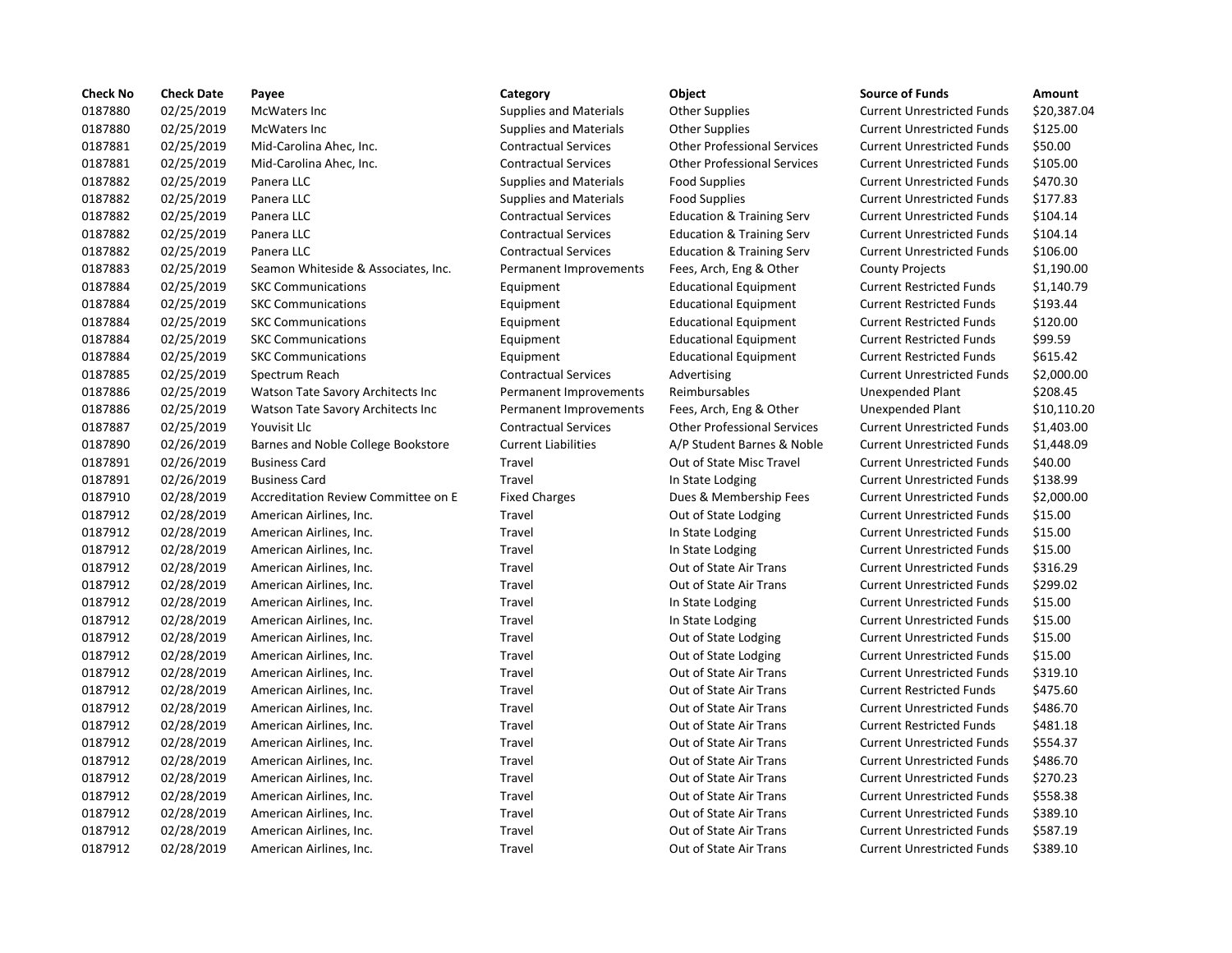| <b>Check No</b> | <b>Check Date</b> | Payee                            | Category                   | Object                    | <b>Source of Funds</b>            | Amount   |
|-----------------|-------------------|----------------------------------|----------------------------|---------------------------|-----------------------------------|----------|
| 0187912         | 02/28/2019        | American Airlines, Inc.          | Travel                     | Out of State Air Trans    | <b>Current Unrestricted Funds</b> | \$728.57 |
| 0187912         | 02/28/2019        | American Airlines, Inc.          | Travel                     | Out of State Air Trans    | <b>Current Unrestricted Funds</b> | \$389.10 |
| 0187912         | 02/28/2019        | American Airlines, Inc.          | Travel                     | Out of State Air Trans    | <b>Current Unrestricted Funds</b> | \$270.23 |
| 0187912         | 02/28/2019        | American Airlines, Inc.          | Travel                     | Out of State Air Trans    | <b>Current Unrestricted Funds</b> | \$587.19 |
| 0187931         | 02/28/2019        | Wage Garnishment Processing Unit | <b>Current Liabilities</b> | Court Order Levy          | <b>Current Unrestricted Funds</b> | \$802.00 |
| E0008466        | 02/07/2019        | <b>YTC Employee</b>              | Travel                     | In State Priv Auto        | <b>Current Unrestricted Funds</b> | \$77.76  |
| E0008467        | 02/07/2019        | <b>YTC Employee</b>              | Travel                     | Out of State Meals        | <b>Current Unrestricted Funds</b> | \$46.00  |
| E0008468        | 02/07/2019        | <b>YTC Employee</b>              | Travel                     | In State Priv Auto        | <b>Current Unrestricted Funds</b> | \$77.76  |
| E0008469        | 02/07/2019        | <b>YTC Employee</b>              | Travel                     | In State Meals            | <b>Current Unrestricted Funds</b> | \$7.00   |
| E0008469        | 02/07/2019        | <b>YTC Employee</b>              | Travel                     | In State Priv Auto        | <b>Current Unrestricted Funds</b> | \$93.10  |
| E0008470        | 02/08/2019        | <b>YTC Employee</b>              | Travel                     | In State Priv Auto        | <b>Current Unrestricted Funds</b> | \$78.84  |
| E0008470        | 02/08/2019        | <b>YTC Employee</b>              | Travel                     | Non Deductible Meals      | <b>Current Unrestricted Funds</b> | \$7.00   |
| E0008471        | 02/08/2019        | <b>YTC Employee</b>              | Travel                     | In State Priv Auto        | <b>Current Unrestricted Funds</b> | \$97.20  |
| E0008472        | 02/08/2019        | <b>YTC Employee</b>              | Travel                     | Out of State Priv Auto    | <b>Current Unrestricted Funds</b> | \$23.76  |
| E0008472        | 02/08/2019        | <b>YTC Employee</b>              | Travel                     | Out of State Meals        | <b>Current Unrestricted Funds</b> | \$36.00  |
| E0008473        | 02/08/2019        | <b>YTC Employee</b>              | Travel                     | In State Priv Auto        | <b>Current Unrestricted Funds</b> | \$34.35  |
| E0008474        | 02/08/2019        | <b>YTC Employee</b>              | Travel                     | In State Priv Auto        | <b>Current Unrestricted Funds</b> | \$12.96  |
| E0008474        | 02/08/2019        | <b>YTC Employee</b>              | Travel                     | In State Priv Auto        | <b>Current Unrestricted Funds</b> | \$37.80  |
| E0008475        | 02/08/2019        | <b>YTC Employee</b>              | Travel                     | In State Priv Auto        | <b>Current Unrestricted Funds</b> | \$81.00  |
| E0008476        | 02/08/2019        | <b>YTC Employee</b>              | Travel                     | Out of State Priv Auto    | <b>Current Unrestricted Funds</b> | \$62.64  |
| E0008477        | 02/08/2019        | <b>YTC Employee</b>              | Travel                     | In State Priv Auto        | <b>Current Unrestricted Funds</b> | \$11.98  |
| E0008477        | 02/08/2019        | <b>YTC Employee</b>              | Travel                     | In State Priv Auto        | <b>Current Unrestricted Funds</b> | \$12.26  |
| E0008478        | 02/08/2019        | <b>YTC Employee</b>              | Travel                     | Out of State Meals        | <b>Current Unrestricted Funds</b> | \$19.64  |
| E0008478        | 02/08/2019        | <b>YTC Employee</b>              | Travel                     | Out of State Priv Auto    | <b>Current Unrestricted Funds</b> | \$24.74  |
| E0008478        | 02/08/2019        | <b>YTC Employee</b>              | Travel                     | Out of State Air Trans    | <b>Current Unrestricted Funds</b> | \$80.00  |
| E0008479        | 02/08/2019        | <b>YTC Employee</b>              | Travel                     | In State Priv Auto        | <b>Current Unrestricted Funds</b> | \$63.63  |
| E0008480        | 02/08/2019        | <b>YTC Employee</b>              | Travel                     | In State Priv Auto        | <b>Current Unrestricted Funds</b> | \$90.90  |
| E0008480        | 02/08/2019        | <b>YTC Employee</b>              | Travel                     | In State Misc Travel Exp  | <b>Current Unrestricted Funds</b> | \$6.30   |
| E0008480        | 02/08/2019        | <b>YTC Employee</b>              | Travel                     | In State Meals            | <b>Current Unrestricted Funds</b> | \$12.00  |
| E0008481        | 02/08/2019        | <b>YTC Employee</b>              | Travel                     | <b>Out of State Meals</b> | <b>Current Unrestricted Funds</b> | \$11.00  |
| E0008481        | 02/08/2019        | <b>YTC Employee</b>              | Travel                     | Out of State Priv Auto    | <b>Current Unrestricted Funds</b> | \$211.68 |
| E0008482        | 02/08/2019        | <b>YTC Employee</b>              | Travel                     | In State Priv Auto        | <b>Current Unrestricted Funds</b> | \$63.63  |
| E0008483        | 02/11/2019        | <b>YTC Employee</b>              | Travel                     | In State Priv Auto        | <b>Current Unrestricted Funds</b> | \$83.98  |
| E0008484        | 02/11/2019        | <b>YTC Employee</b>              | Travel                     | In State Priv Auto        | <b>Current Unrestricted Funds</b> | \$18.58  |
| E0008485        | 02/11/2019        | <b>YTC Employee</b>              | Travel                     | In State Priv Auto        | <b>Current Unrestricted Funds</b> | \$75.60  |
| E0008486        | 02/11/2019        | <b>YTC Employee</b>              | Travel                     | In State Priv Auto        | <b>Current Unrestricted Funds</b> | \$251.84 |
| E0008487        | 02/11/2019        | <b>YTC Employee</b>              | Travel                     | In State Priv Auto        | <b>Current Unrestricted Funds</b> | \$34.02  |
| E0008488        | 02/11/2019        | <b>YTC Employee</b>              | Travel                     | In State Priv Auto        | <b>Current Unrestricted Funds</b> | \$136.08 |
| E0008489        | 02/20/2019        | <b>YTC Employee</b>              | Travel                     | In State Misc Travel Exp  | <b>Current Unrestricted Funds</b> | \$21.00  |
| E0008489        | 02/20/2019        | <b>YTC Employee</b>              | Travel                     | In State Lodging          | <b>Current Unrestricted Funds</b> | \$568.86 |
| E0008489        | 02/20/2019        | <b>YTC Employee</b>              | Travel                     | In State Meals            | <b>Current Unrestricted Funds</b> | \$68.00  |
| E0008489        | 02/20/2019        | <b>YTC Employee</b>              | Travel                     | In State Priv Auto        | <b>Current Unrestricted Funds</b> | \$103.68 |
| E0008490        | 02/25/2019        | <b>YTC Employee</b>              | Travel                     | Out of State Priv Auto    | Current Unrestricted Funds        | \$82.05  |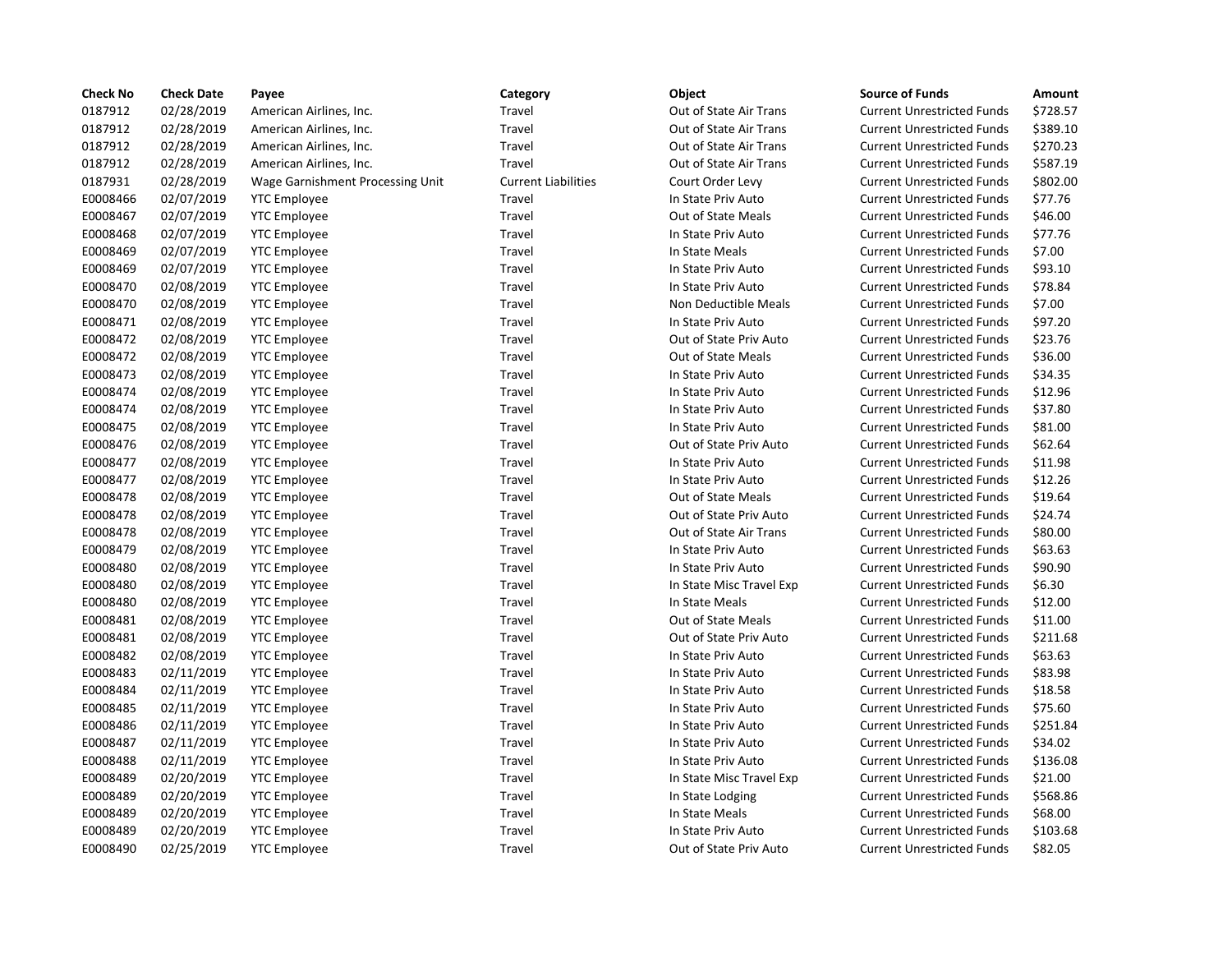| <b>Check No</b> | <b>Check Date</b> | Payee               | Category                    | Object                    | <b>Source of Funds</b>            | Amount   |
|-----------------|-------------------|---------------------|-----------------------------|---------------------------|-----------------------------------|----------|
| E0008491        | 02/25/2019        | <b>YTC Employee</b> | Travel                      | Out of State Priv Auto    | <b>Current Unrestricted Funds</b> | \$111.78 |
| E0008491        | 02/25/2019        | <b>YTC Employee</b> | Travel                      | Out of State Lodging      | <b>Current Unrestricted Funds</b> | \$105.99 |
| E0008491        | 02/25/2019        | <b>YTC Employee</b> | Travel                      | <b>Out of State Meals</b> | <b>Current Unrestricted Funds</b> | \$28.00  |
| E0008492        | 02/25/2019        | <b>YTC Employee</b> | Travel                      | In State Priv Auto        | <b>Current Unrestricted Funds</b> | \$76.14  |
| E0008493        | 02/25/2019        | <b>YTC Employee</b> | Travel                      | Out of State Priv Auto    | <b>Current Unrestricted Funds</b> | \$16.74  |
| E0008494        | 02/25/2019        | <b>YTC Employee</b> | Travel                      | In State Priv Auto        | <b>Current Unrestricted Funds</b> | \$78.84  |
| E0008495        | 02/25/2019        | <b>YTC Employee</b> | Travel                      | Non Deductible Meals      | <b>Current Unrestricted Funds</b> | \$7.00   |
| E0008495        | 02/25/2019        | <b>YTC Employee</b> | Travel                      | Non Deductible Meals      | <b>Current Unrestricted Funds</b> | \$7.00   |
| E0008495        | 02/25/2019        | <b>YTC Employee</b> | Travel                      | Non Deductible Meals      | <b>Current Unrestricted Funds</b> | \$7.00   |
| E0008495        | 02/25/2019        | <b>YTC Employee</b> | Travel                      | In State Priv Auto        | <b>Current Unrestricted Funds</b> | \$76.25  |
| E0008495        | 02/25/2019        | <b>YTC Employee</b> | Travel                      | In State Priv Auto        | <b>Current Unrestricted Funds</b> | \$76.25  |
| E0008495        | 02/25/2019        | <b>YTC Employee</b> | Travel                      | In State Priv Auto        | <b>Current Unrestricted Funds</b> | \$76.25  |
| E0008496        | 02/25/2019        | Charles Z. Robinson | <b>Contractual Services</b> | Non State Employee Travel | <b>Current Unrestricted Funds</b> | \$74.84  |
| E0008497        | 02/25/2019        | <b>YTC Employee</b> | Travel                      | In State Meals            | <b>Current Unrestricted Funds</b> | \$62.00  |
| E0008497        | 02/25/2019        | <b>YTC Employee</b> | Travel                      | In State Lodging          | <b>Current Unrestricted Funds</b> | \$190.26 |
| E0008497        | 02/25/2019        | <b>YTC Employee</b> | Travel                      | In State Priv Auto        | <b>Current Unrestricted Funds</b> | \$192.24 |
| E0008498        | 02/25/2019        | <b>YTC Employee</b> | Travel                      | In State Priv Auto        | <b>Current Unrestricted Funds</b> | \$77.76  |
| E0008499        | 02/26/2019        | <b>YTC Employee</b> | Travel                      | Out of State Priv Auto    | <b>Current Unrestricted Funds</b> | \$29.24  |
| E0008499        | 02/26/2019        | <b>YTC Employee</b> | Travel                      | <b>Out of State Meals</b> | <b>Current Unrestricted Funds</b> | \$137.00 |
| E0008499        | 02/26/2019        | <b>YTC Employee</b> | Travel                      | Out of State Other Trans  | <b>Current Unrestricted Funds</b> | \$19.02  |
| E0008499        | 02/26/2019        | <b>YTC Employee</b> | Travel                      | Out of State Misc Travel  | <b>Current Unrestricted Funds</b> | \$35.00  |
| E0008500        | 02/26/2019        | <b>YTC Employee</b> | Travel                      | <b>Out of State Meals</b> | <b>Current Unrestricted Funds</b> | \$137.00 |
| E0008500        | 02/26/2019        | <b>YTC Employee</b> | Travel                      | Out of State Other Trans  | <b>Current Unrestricted Funds</b> | \$32.58  |
| E0008500        | 02/26/2019        | <b>YTC Employee</b> | Travel                      | Out of State Priv Auto    | <b>Current Unrestricted Funds</b> | \$26.00  |
| E0008501        | 02/26/2019        | <b>YTC Employee</b> | Travel                      | Out of State Priv Auto    | <b>Current Unrestricted Funds</b> | \$26.00  |
| E0008501        | 02/26/2019        | <b>YTC Employee</b> | Travel                      | <b>Out of State Meals</b> | <b>Current Unrestricted Funds</b> | \$137.00 |
| E0008502        | 02/26/2019        | <b>YTC Employee</b> | Travel                      | In State Meals            | <b>Current Restricted Funds</b>   | \$24.00  |
| E0008503        | 02/26/2019        | <b>YTC Employee</b> | Travel                      | In State Meals            | <b>Current Unrestricted Funds</b> | \$32.00  |
| E0008504        | 02/26/2019        | <b>YTC Employee</b> | Travel                      | Out of State Priv Auto    | <b>Current Unrestricted Funds</b> | \$26.15  |
| E0008504        | 02/26/2019        | <b>YTC Employee</b> | Travel                      | <b>Out of State Meals</b> | <b>Current Unrestricted Funds</b> | \$103.00 |
| E0008505        | 02/26/2019        | <b>YTC Employee</b> | Travel                      | In State Priv Auto        | <b>Current Unrestricted Funds</b> | \$25.49  |
| E0008506        | 02/26/2019        | <b>YTC Employee</b> | Travel                      | <b>Out of State Meals</b> | <b>Current Unrestricted Funds</b> | \$96.00  |
| E0008506        | 02/26/2019        | <b>YTC Employee</b> | Travel                      | Out of State Air Trans    | <b>Current Unrestricted Funds</b> | \$55.00  |
| E0008507        | 02/26/2019        | <b>YTC Employee</b> | Travel                      | In State Meals            | <b>Current Unrestricted Funds</b> | \$64.00  |
| E0008507        | 02/26/2019        | <b>YTC Employee</b> | Travel                      | In State Priv Auto        | <b>Current Unrestricted Funds</b> | \$198.72 |
| E0008508        | 02/26/2019        | <b>YTC Employee</b> | Travel                      | In State Meals            | <b>Current Unrestricted Funds</b> | \$50.00  |
| E0008508        | 02/26/2019        | <b>YTC Employee</b> | Travel                      | In State Priv Auto        | <b>Current Unrestricted Funds</b> | \$203.01 |
| E0008509        | 02/26/2019        | <b>YTC Employee</b> | Travel                      | Out of State Other Trans  | <b>Current Restricted Funds</b>   | \$41.72  |
| E0008509        | 02/26/2019        | <b>YTC Employee</b> | Travel                      | Out of State Meals        | <b>Current Restricted Funds</b>   | \$146.00 |
| E0008509        | 02/26/2019        | <b>YTC Employee</b> | Travel                      | Out of State Air Trans    | <b>Current Restricted Funds</b>   | \$60.00  |
| E0008510        | 02/26/2019        | <b>YTC Employee</b> | Travel                      | In State Priv Auto        | <b>Current Unrestricted Funds</b> | \$64.80  |
| E0008511        | 02/26/2019        | <b>YTC Employee</b> | Travel                      | <b>Out of State Meals</b> | <b>Current Unrestricted Funds</b> | \$87.00  |
| E0008512        | 02/26/2019        | <b>YTC Employee</b> | Travel                      | In State Meals            | <b>Current Unrestricted Funds</b> | \$43.00  |

| Category      |  |
|---------------|--|
| Travel        |  |
| Travel        |  |
| Travel        |  |
| Travel        |  |
| Travel        |  |
| Travel        |  |
| Travel        |  |
| Travel        |  |
| Travel        |  |
| Travel        |  |
| Travel        |  |
| Travel        |  |
| Contractual S |  |
| Travel        |  |
| Travel        |  |
| Travel        |  |
| Travel        |  |
| Travel        |  |
| Travel        |  |
| Travel        |  |
| Travel        |  |
| Travel        |  |
| Travel        |  |
| Travel        |  |
| Travel        |  |
| Travel        |  |
| Travel        |  |
| Travel        |  |
| Travel        |  |
| Travel        |  |
| Travel        |  |
| Travel        |  |
| Travel        |  |
| Travel        |  |
| Travel        |  |
| Travel        |  |
| Travel        |  |
| Travel        |  |
| Travel        |  |
| Travel        |  |
| Travel        |  |
| Travel        |  |
| Travel        |  |

# Out of State Priv Auto **Current Unrestricted Funds** \$111.78 Out of State Lodging Current Unrestricted Funds \$105.99 Out of State Meals **Example 2018** Current Unrestricted Funds \$28.00 In State Priv Auto **Current Unrestricted Funds** \$76.14 Out of State Priv Auto **Current Unrestricted Funds** \$16.74 In State Priv Auto **Current Unrestricted Funds** \$78.84 Non Deductible Meals Current Unrestricted Funds \$7.00 Non Deductible Meals Current Unrestricted Funds \$7.00 Non Deductible Meals Current Unrestricted Funds \$7.00 In State Priv Auto **Current Unrestricted Funds** \$76.25 In State Priv Auto **Current Unrestricted Funds** \$76.25 In State Priv Auto **East Current Unrestricted Funds** \$76.25 n and E0008 Contractual Services Non State Employee Travel Current Unrestricted Funds \$74.84 In State Meals **EXACTE:** Current Unrestricted Funds \$62.00 In State Lodging Current Unrestricted Funds \$190.26 In State Priv Auto **Current Unrestricted Funds** \$192.24 In State Priv Auto **Current Unrestricted Funds** \$77.76 Out of State Priv Auto **Current Unrestricted Funds** \$29.24 Out of State Meals Current Unrestricted Funds \$137.00 Out of State Other Trans Current Unrestricted Funds \$19.02 Out of State Misc Travel **Current Unrestricted Funds** \$35.00 Out of State Meals **Current Unrestricted Funds** \$137.00 Out of State Other Trans Current Unrestricted Funds \$32.58 Out of State Priv Auto **Current Unrestricted Funds** \$26.00 Out of State Priv Auto **Current Unrestricted Funds** \$26.00 E0008501 02/26/2019 YTC Employee Travel Out of State Meals Current Unrestricted Funds \$137.00 E0008502 02/26/2019 YTC Employee Travel In State Meals Current Restricted Funds \$24.00 In State Meals Current Unrestricted Funds \$32.00 E0008504 02/26/2019 YTC Employee Travel Out of State Priv Auto Current Unrestricted Funds \$26.15 Out of State Meals **Current Unrestricted Funds** \$103.00 E0008505 02/26/2019 YTC Employee Travel In State Priv Auto Current Unrestricted Funds \$25.49 Out of State Meals **Current Unrestricted Funds** \$96.00 Out of State Air Trans Current Unrestricted Funds \$55.00 In State Meals **End all 2019** Current Unrestricted Funds \$64.00 In State Priv Auto **Current Unrestricted Funds** \$198.72 In State Meals **Current Unrestricted Funds** \$50.00 In State Priv Auto **Current Unrestricted Funds** \$203.01 Out of State Other Trans Current Restricted Funds \$41.72 Out of State Meals Current Restricted Funds \$146.00 Out of State Air Trans Current Restricted Funds \$60.00 In State Priv Auto **Current Unrestricted Funds** \$64.80 Out of State Meals **EXACCURTE:** Current Unrestricted Funds \$87.00 In State Meals **EXACCURTE:** Current Unrestricted Funds \$43.00